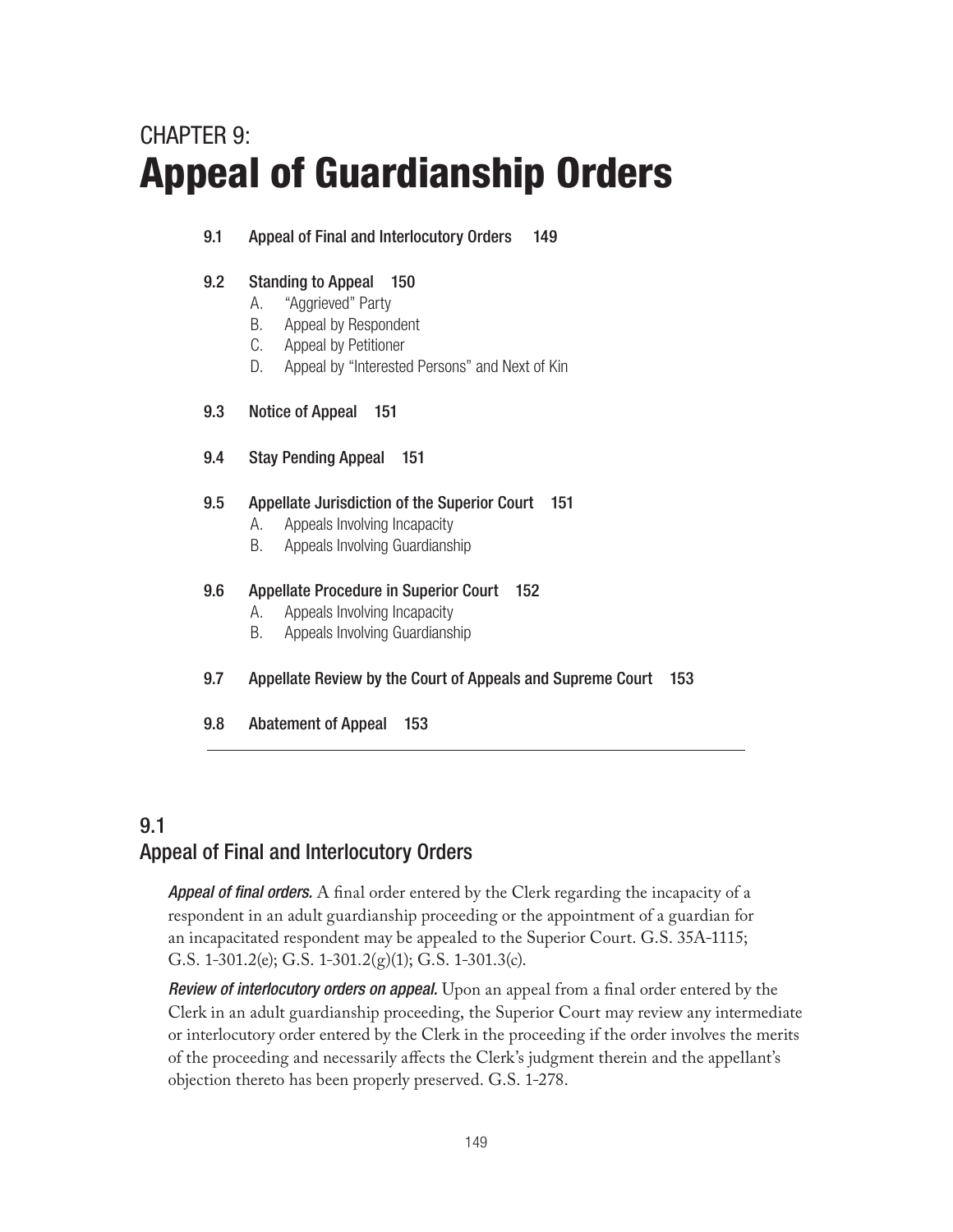*Immediate appeal of interlocutory orders.* Interlocutory orders entered by the Clerk in adult guardianship proceedings are immediately appealable and subject to review by the Superior Court only if they affect a substantial right of a party that cannot be adequately protected by timely appeal from the Clerk's ultimate disposition of the proceeding. *See In re Watson*, 70 N.C. App. 120, 123 (1984).

### 9.2 Standing to Appeal

#### A. "Aggrieved" Party

A party who is "aggrieved" by a final order entered by the Clerk in an adult guardianship proceeding has standing to appeal that order to the Superior Court. G.S. 35A-1115; G.S. 1-301.2(e); G.S. 1-301.2(g)(1); G.S. 1-301.3(c).

A party is aggrieved by a final order in an adult guardianship proceeding if the order directly, substantially, and injuriously affects the party's legal rights. *See Culton v. Culton*, 327 N.C. 624, 625–626 (1990).

#### B. Appeal by Respondent

Because an order determining that a respondent is incapacitated and appointing a guardian for the respondent directly and substantially affects the respondent's legal rights, it is clear that the respondent, or the respondent's attorney or *guardian ad litem* acting on behalf of the respondent, has standing to appeal the final order of the Clerk in an adult guardianship proceeding. It is also clear that the respondent, or the respondent's attorney or *guardian ad litem* acting on behalf of the respondent, has standing to appeal an order by the Clerk denying the respondent's motion for restoration of competency. *See* G.S. 35A-1130(f).

#### C. Appeal by Petitioner

It is less clear whether a petitioner or applicant is "aggrieved" by and may appeal a final order determining that a respondent is not incapacitated or appointing someone other than the petitioner, the applicant, or a person recommended by the petitioner or applicant.

#### D. Appeal by "Interested Persons" and Next of Kin

A person who is an "interested person" or the respondent's next of kin does not have standing to appeal a final order regarding the respondent's incapacity or guardianship unless that person has been made a party to the proceeding. *See In re Ward*, 337 N.C. 443 (1994); *Siler v. Blake*, 20 N.C. 90 (1838).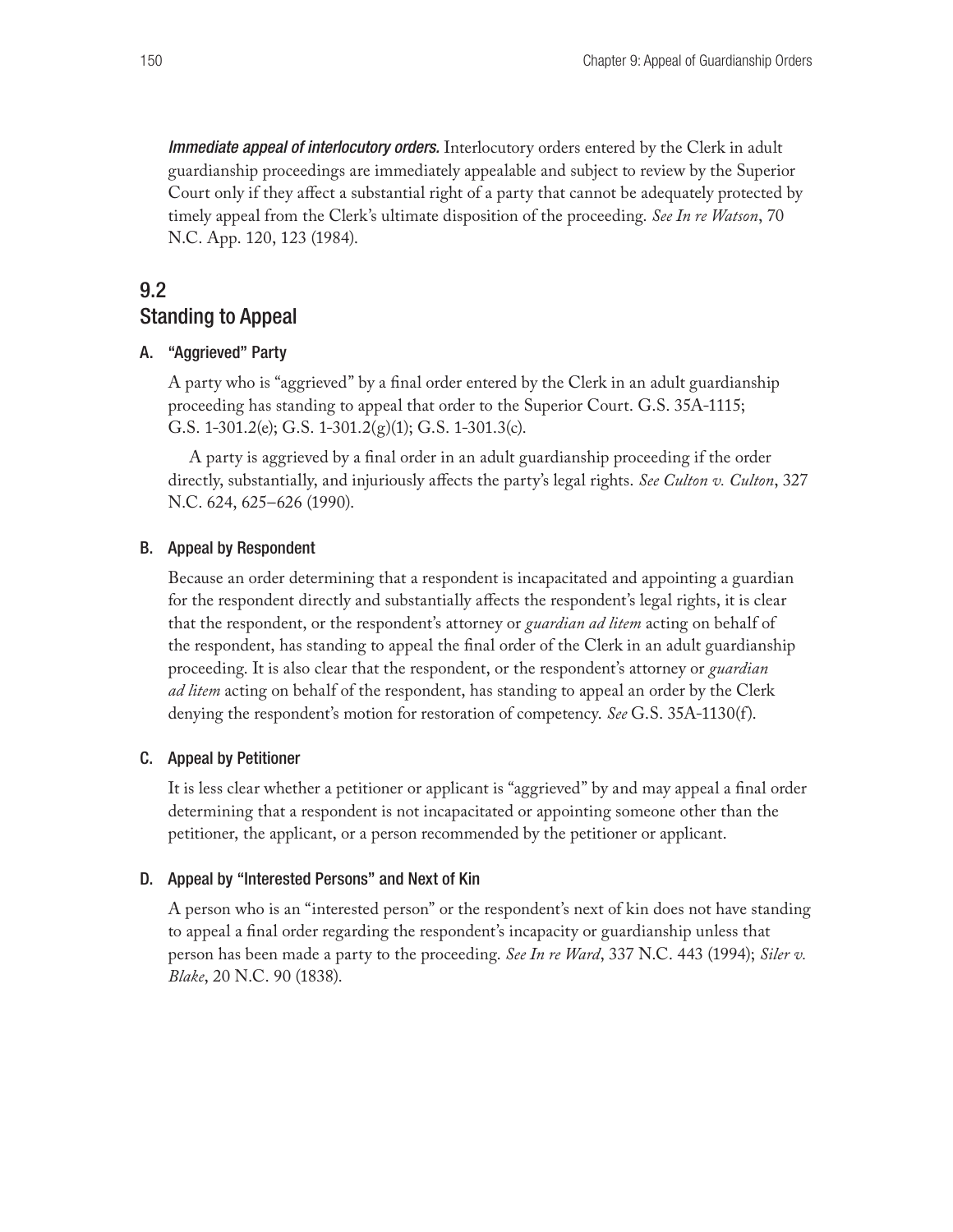# 9.3 Notice of Appeal

Written notice of appeal from the Clerk's final order in an adult guardianship proceeding must be given within 10 days from the date on which the order was reduced to writing, signed by the Clerk, and filed with the Clerk. G.S. 1-301.2(e); G.S. 1-301.3(c). *See also* N.C. R. Civ. P. Rule 58(a) (governing entry of judgments).

The appellant must file the notice of appeal with the Clerk and serve it on the other parties to the proceeding. G.S. 1-301.2(e); G.S. 1-301.3(c).

The notice of appeal must specify the basis for the appeal. G.S. 1-301.3(c).

### 9.4 Stay Pending Appeal

The appeal of an order by the Clerk finding a respondent incapacitated does *not* stay the appointment of a guardian for the respondent unless the Superior Court or the North Carolina Court of Appeals so orders. G.S. 35A-1115.

The Clerk or a superior court judge may stay an order by the Clerk appointing a guardian for an incapacitated adult upon the appellant's posting an appropriate bond set by the Clerk or judge. G.S. 1-301.3(c).

Unless otherwise ordered by a superior court judge, the Clerk retains authority to enter orders affecting an adult guardianship during the pendency of an appeal of the Clerk's guardianship order to the superior court. G.S. 1-301.3(c).

## 9.5 Appellate Jurisdiction of the Superior Court

**Practice Note:** The law, procedures, and standard of review for the Superior Court's appellate review of adult guardianship cases depend on whether the appeal involves only issues regarding the respondent's incapacity, only other issues regarding the appointment of a guardian for the respondent, or both. *See* G.S. 35A-1115; G.S. 1-301.2; G.S. 1-301.3.

#### A. Appeals Involving Incapacity

An appeal from the Clerk's order regarding a respondent's incapacity is heard and determined by the Superior Court *de novo*. G.S. 35A-1115.

#### B. Appeals Involving Guardianship

An appeal from the Clerk's order appointing a guardian for an incapacitated adult or from other orders arising in connection with an adult guardianship is not heard and determined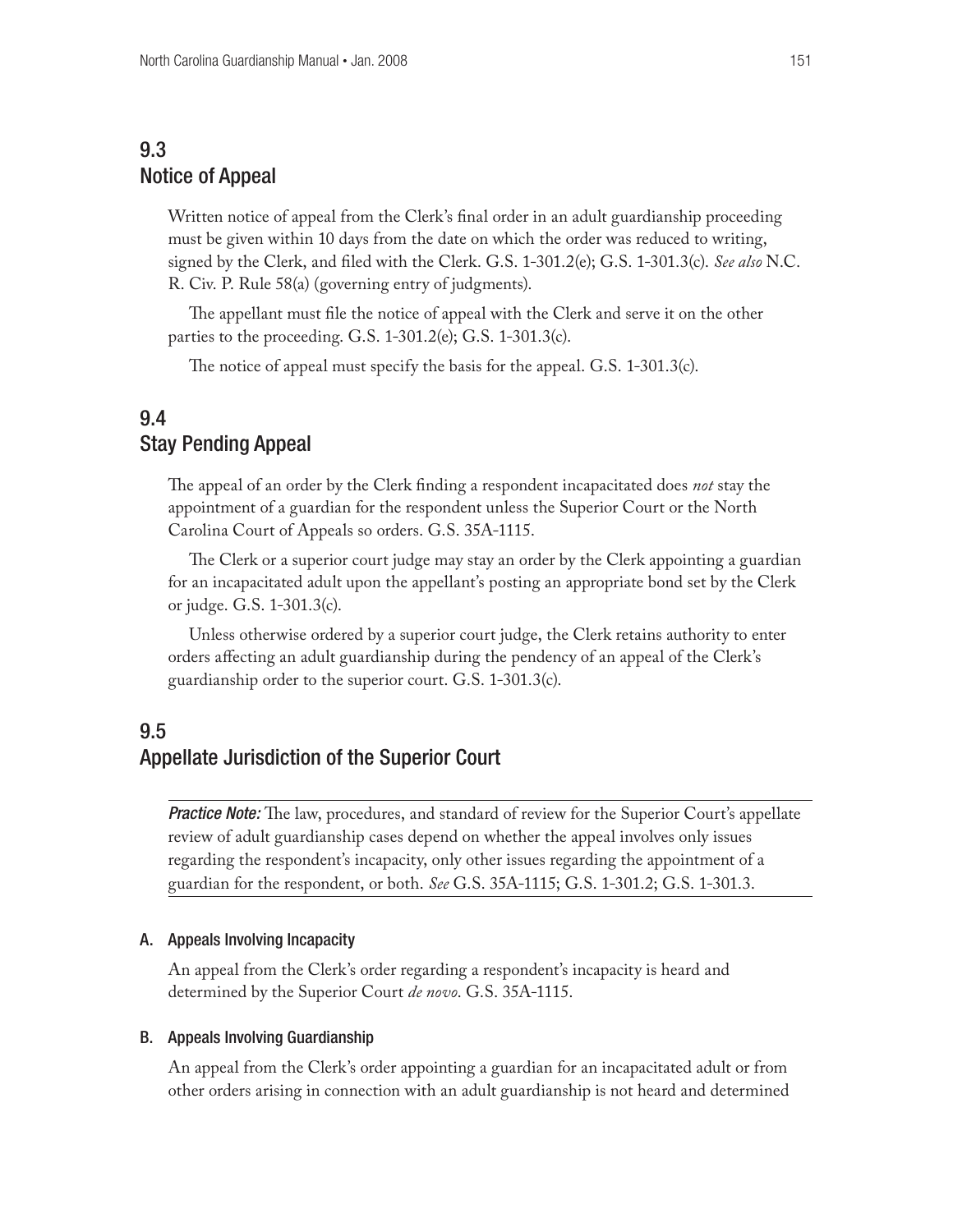by the superior court *de novo*. Appeals in these matters generally are reviewed by the superior court "on the record." G.S. 1-301.3(d).

The superior court's appellate jurisdiction with respect to these appeals is limited to determining

- • whether the findings of fact included in the Clerk's order are supported by the evidence in the record;
- whether the Clerk's conclusions of law are supported by the Clerk's findings of fact; and
- whether the Clerk's order is consistent with the Clerk's conclusions of law and with applicable law. G.S. 1-301.3(d).

# 9.6 Appellate Procedure in Superior Court

#### A. Appeals Involving Incapacity

*De novo hearing.* In a *de novo* appeal regarding a respondent's incapacity, the superior court should follow procedures similar to those described in Chapter 5 of this manual. Following the *de novo* hearing, the superior court judge must enter an order determining whether or to what extent the respondent is incapacitated.

*Dismissal.* If the judge (or jury) determines that the respondent is not incapacitated, the judge must dismiss the case.

*Remand or review of guardianship.* If the judge (or jury) determines that the respondent is incapacitated, the judge must remand the case to the Clerk for further proceedings or, if the Clerk's order appointing a guardian for the respondent has been appealed, review the Clerk's guardianship order pursuant to G.S. 1-301.3(d).

#### B. Appeals Involving Guardianship

*Transcript or summary of evidence.* With respect to appeals that are not heard *de novo*, a transcript of the proceedings before the Clerk may be ordered by any party, by the Clerk, or by the presiding judge. G.S. 1-301.3(f). If an adult guardianship proceeding was not recorded, the Clerk must submit to the superior court a summary of the evidence presented to the Clerk. G.S. 1-301.3(f).

*Receiving additional evidence.* If the superior court judge determines that the record is insufficient with respect to an evidentiary issue, the judge may receive additional evidence on that issue and, if the judge chooses to do so, may continue the case if necessary to allow the parties time to prepare for a hearing to receive additional evidence. G.S. 1-301.3(f).

*Evidentiary errors.* If the judge finds prejudicial error in the admission or exclusion of evidence, the judge may either remand the matter to the Clerk for hearing or determine the appeal on the basis of the record. G.S. 1-301.3(d).